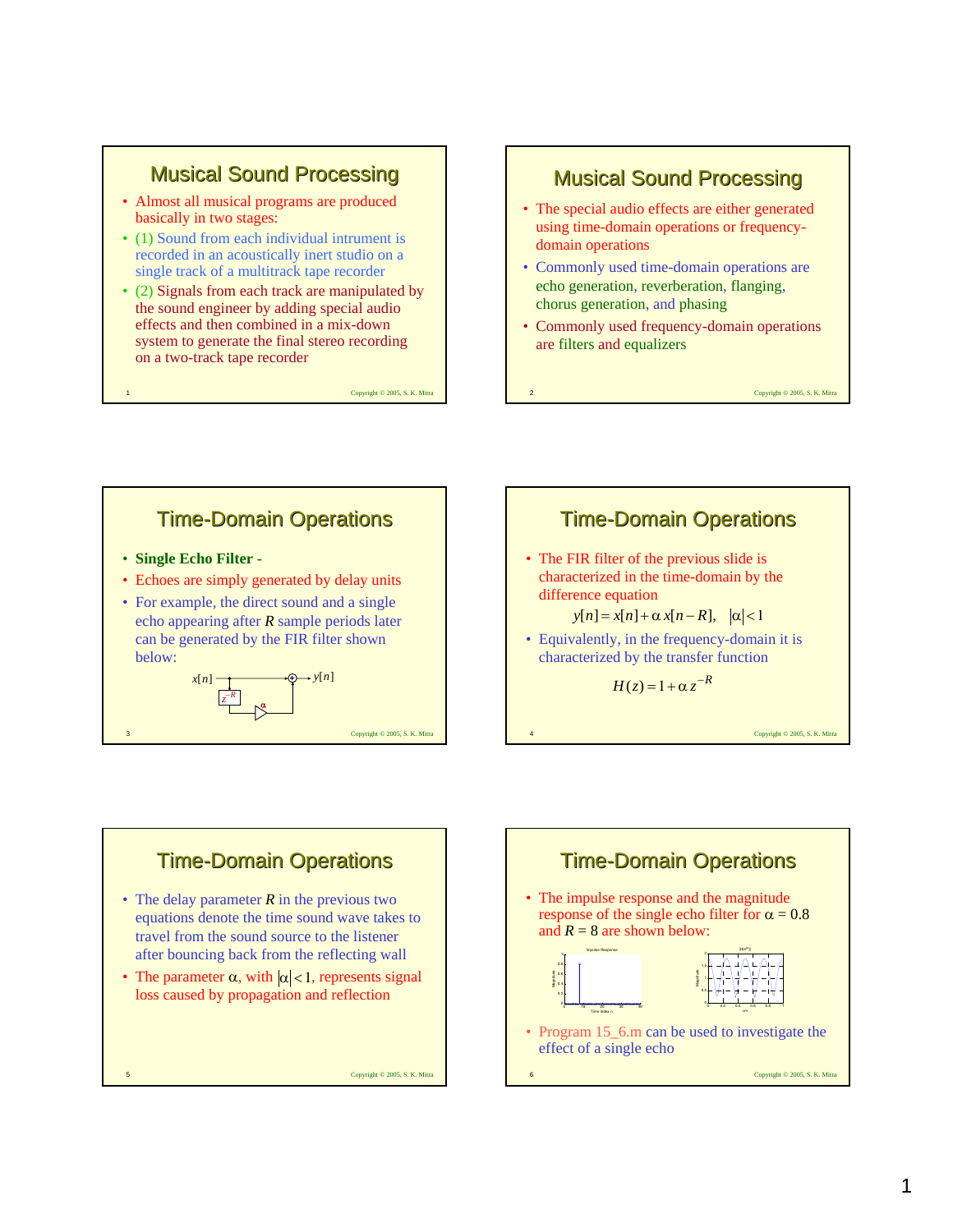









- In practice, the repetition frequency  $F_R$  is often locked to the fundamental frequency of an accompanying musical instrument, such as the drum beat
- Program 15\_7.m can be used to investigate the effect of multiple echoes

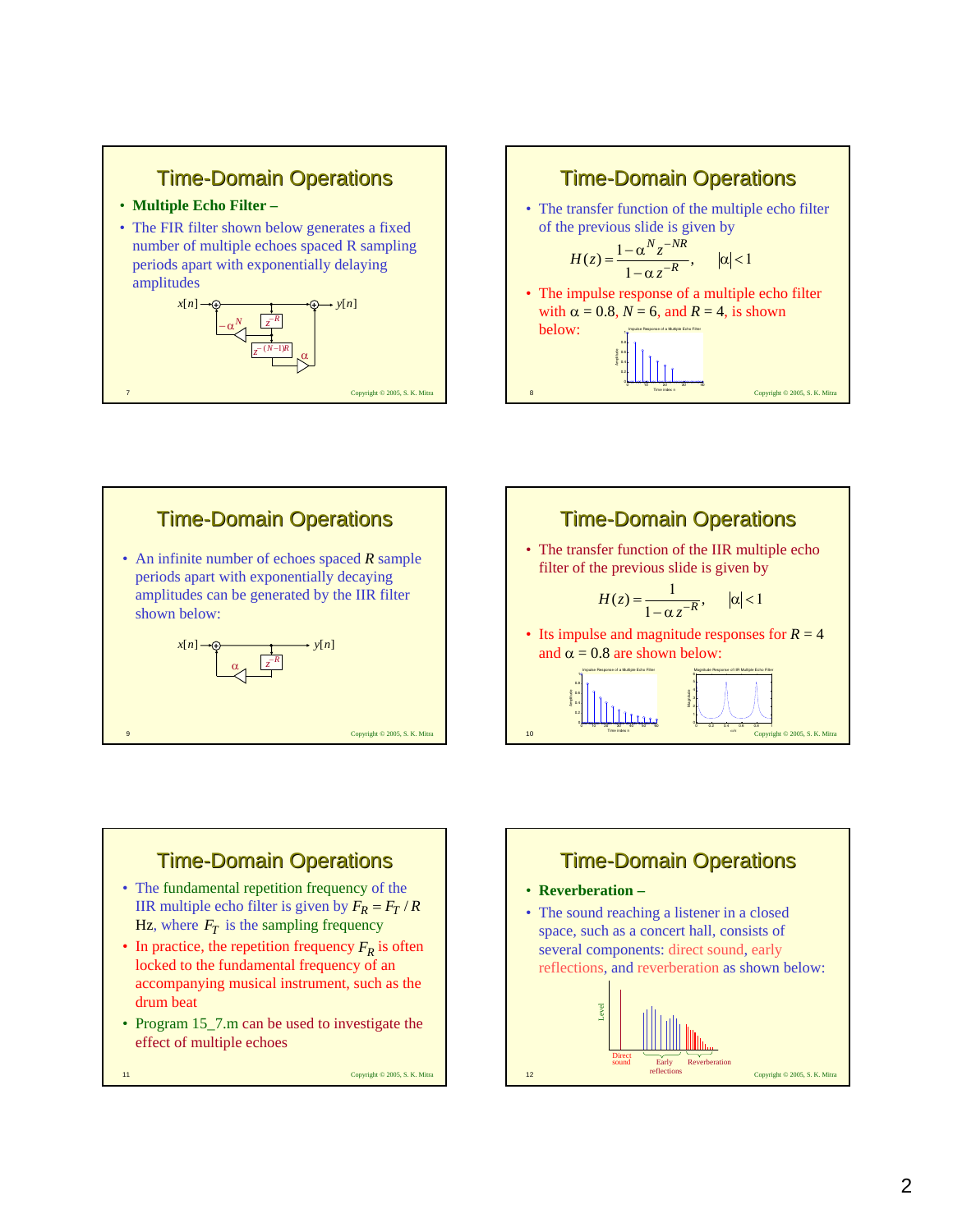### **Time-Domain Operations**

- Early reflections are composed of several closely spaced echoes that are basically delayed and attenuated copies of the direct sound
- Reverberation is composed of densely packed delayed and attenuated echoes
- Sound recorded in an inert studio is different from that recorded in a closed space

13 Copyright © 2005, S. K. Mitra

#### **Time-Domain Operations**

- Digital filtering can be employed to convert the sound recorded in an inert studio into a natural-sounding one by artificially creating the echoes and adding them to the original signal
- The IIR multiple echo filter of Slide 9 by itself does not provide natural-sounding reverberations for two reasons

14 Copyright © 2005, S. K. Mitra

16 Copyright © 2005, S. K. Mitra

# **Time-Domain Operations** • 1) Its magnitude response is not constant at all

- frequencies, resulting in a "coloration" of many musical sounds that are often unplesant for listening purposes
- 2) The output echo density, given by the number of echoes per second, generated by an unit impulse input, is much lower than that observed in a real room, thus causing a "fluttering" of the composite sound

15 Copyright © 2005, S. K. Mitra

#### **Time-Domain Operations**

- It has been observed that approximately 1000 echoes per second are necessary to create a reverberation that is free of flutter
- A more realistic reverberation, a reverberator with an allpass structure as shown below can be used



#### **Time-Domain Operations**

• The transfer function of the allpass reverberator is given by

$$
H(z) = \frac{\alpha + z^{-R}}{1 + \alpha z^{-R}}, \quad |\alpha| < 1
$$

- In the steady state, the spectral balance of the sound signal remains unchanged due to unity magnitude response of the allpass reverberator
- Program 15  $8 \text{ m}$  can be used to investigate the effect of the allpass reverberator

17 Copyright © 2005, S. K. Mitra

# **Time-Domain Operations**

- The IIR multiple echo filter of Slide 9 and the allpass reverberator of Slide 16 are basic units that are suitably connected to develop naturalsouding reverberation
- One such interconnection scheme is shown in the next slide
- By choosing different values for the delays in each section (obtained by adjusting  $R_i$ ) and the multiplier constants  $\alpha_i$ , it is possible to arrive at a plesant sounding reverberation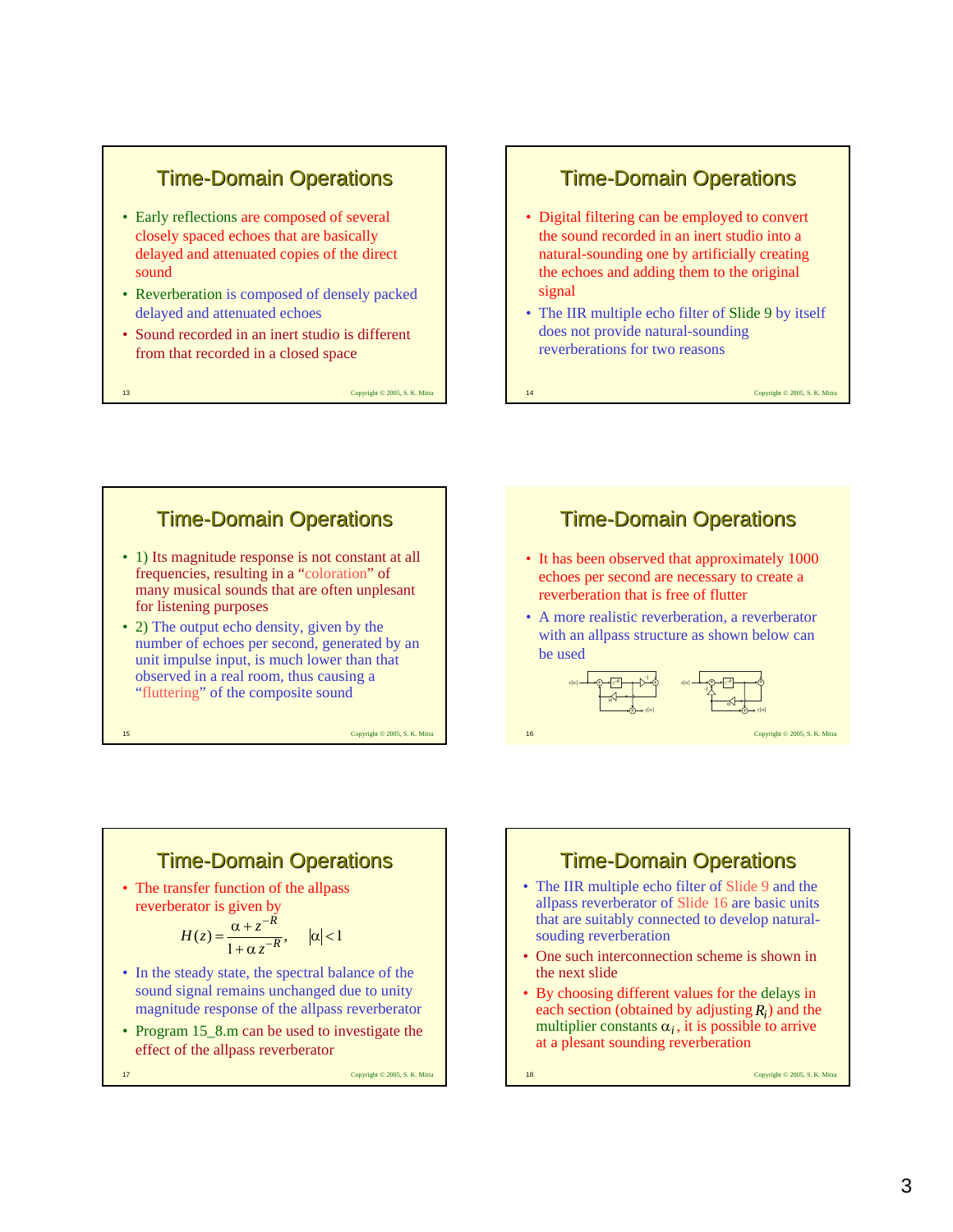#### **Time-Domain Operations**



• Program 15\_9.m can be used to investigate the effect of the above reverberator









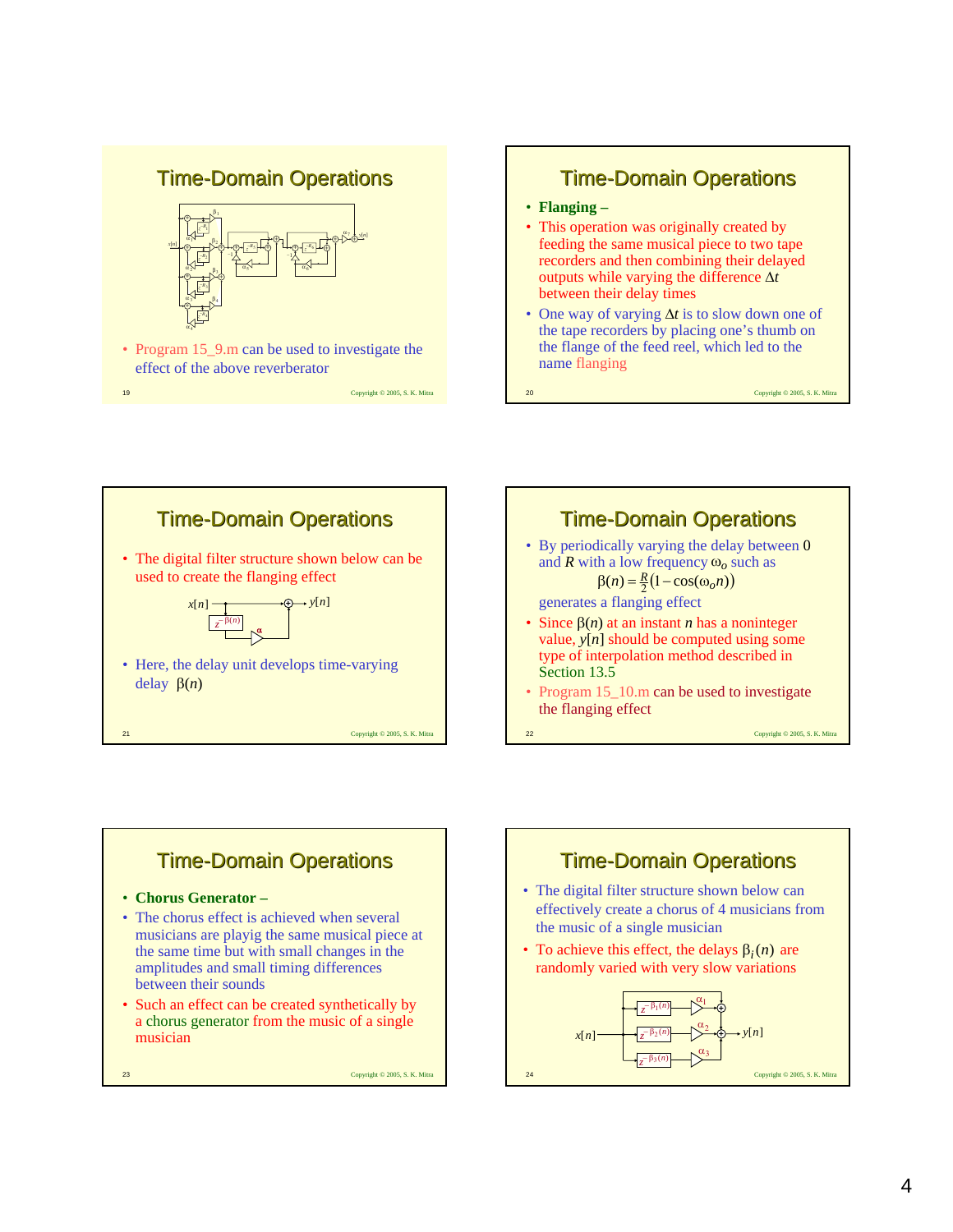



### **Frequency-Domain Operations** • The equalizer provides "presence" by peaking the mid-frequency components in the range 1.5 to 3 kHz and modifies the bass-treble relationships by providing "boost" or "cut" to components outside this range • The equalizer is usually formed by cascading





# First-Order Digital Filters and **Equalizers**

• The tuning parameter  $\alpha_B$  is given by

$$
\alpha_B = \frac{1 - \tan(\omega_c T/2)}{1 - \tan(\omega_c T/2)}
$$

where  $\omega_c$  is the cutoff frequency and *T* is the sampling period

29 Copyright © 2005, S. K. Mitra

#### 30 Copyright © 2005, S. K. Mitra First-Order Digital Filters and **Equalizers** • The transfer function of a first-order lowfrequency shelving filter for cut is given by where  $G_{LP}^{(C)}(z) = \frac{K}{2}[1 - \mathcal{A}_C(z)] + \frac{1}{2}[1 + \mathcal{A}_C(z)]$ 2 1 1  $1 - \alpha_C z^{-1}$ −  $z = \frac{\alpha_c - z^2}{1 - \alpha_c z}$ *C*  $\mathcal{A}_C(z) = \frac{\alpha_c}{\alpha}$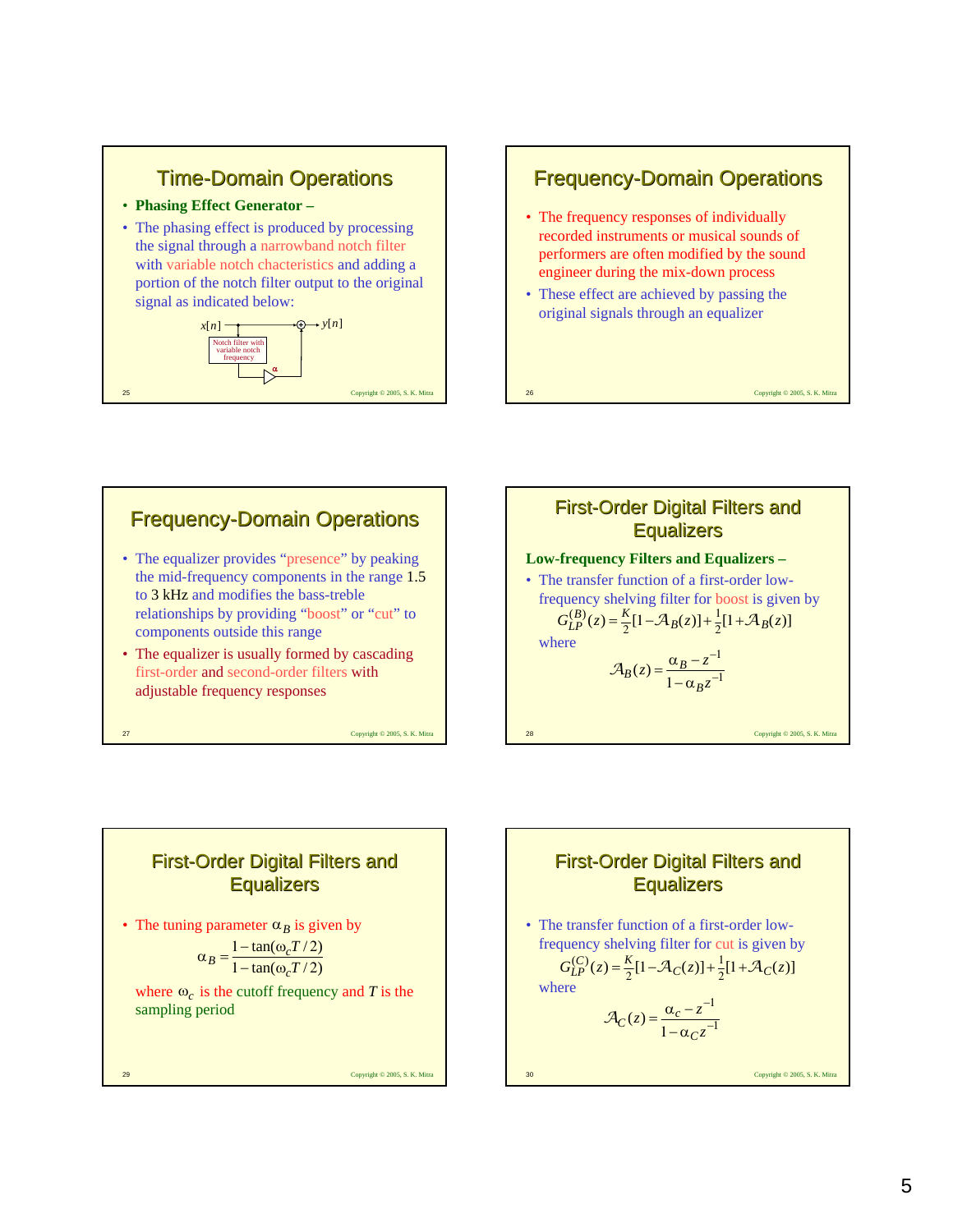









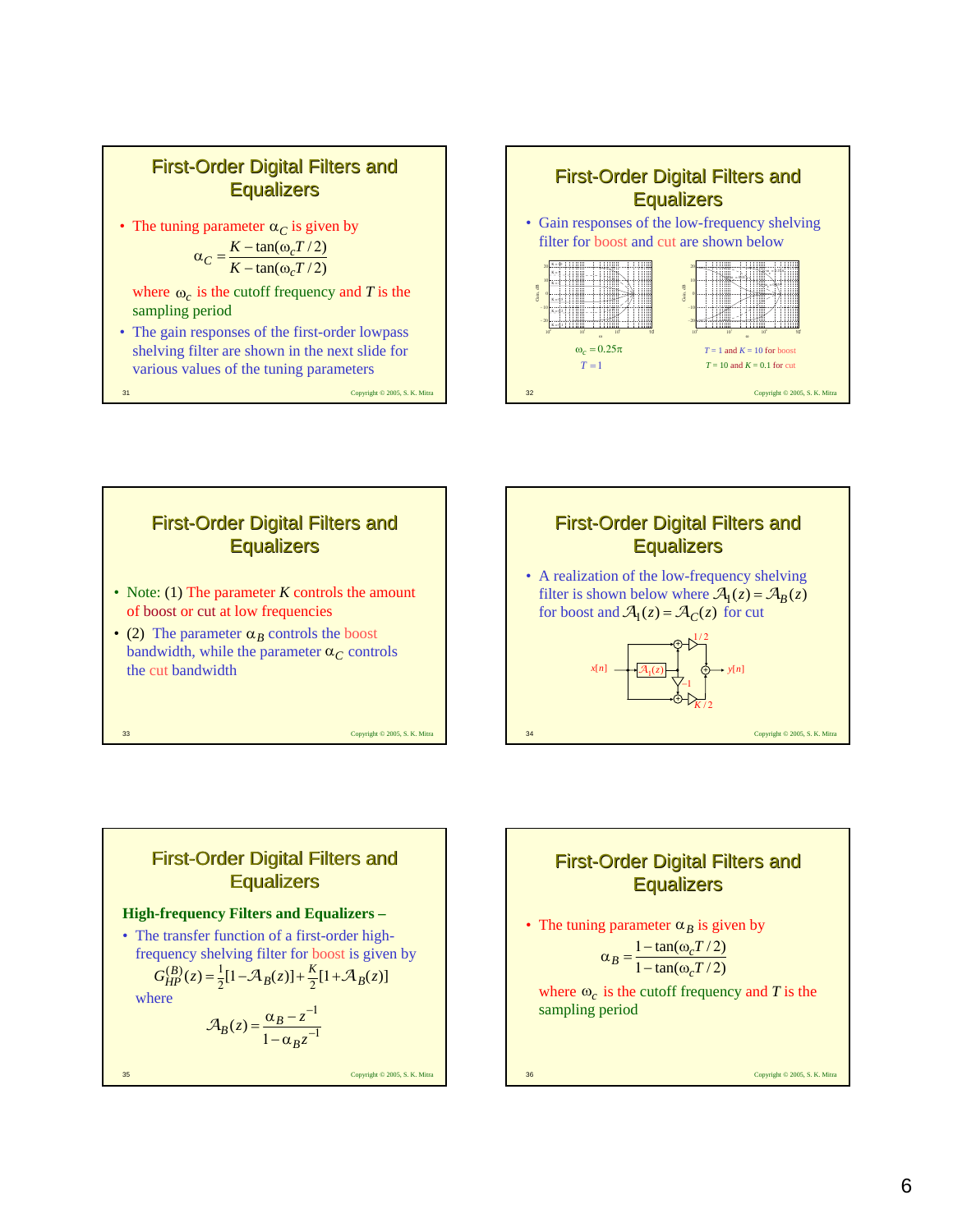









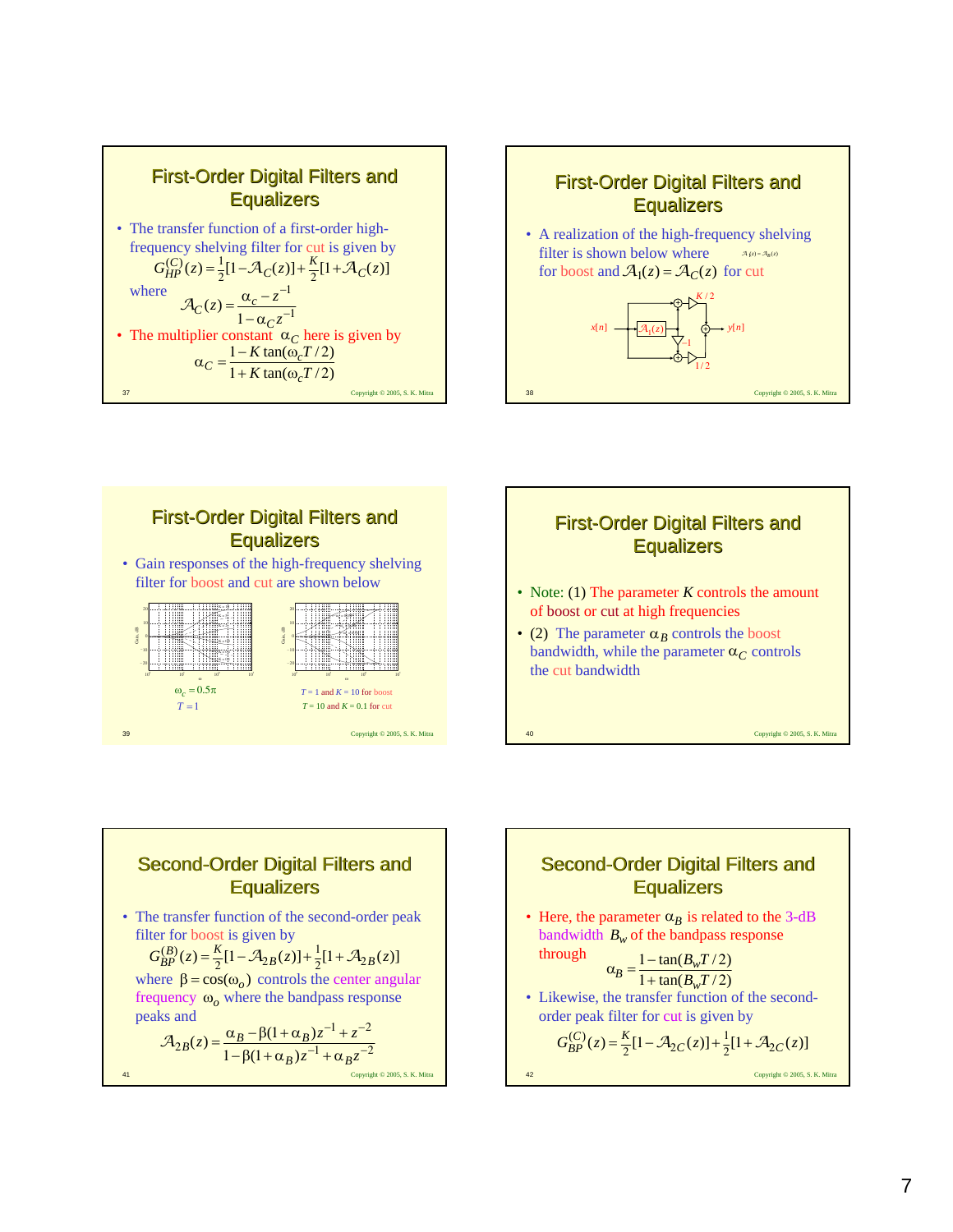







- Note: The peak or the dip of the gain response occurs at the frequency  $\omega_o$  which is independently controlled by the parameter  $\beta$
- Note: The 3-dB bandwidth  $B_w$  of the gain response is solely determined by the parameter  $\alpha_B$  for boost or by the parameter  $\alpha_C$  for cut

46 Copyright © 2005, S. K. Mitra

#### **Second-Order Digital Filters and Equalizers**

• The height of the peak of the magnitude response for boost is given by

$$
K = G_{BP}^{(B)}(e^{j\omega_o})
$$

• The height of the dip of the magnitude response for cut is given by

$$
K = G_{BP}^{(C)}(e^{j\omega_o})
$$

47 Copyright © 2005, S. K. Mitra

# Second-Order Digital Filters and **Equalizers**

• Figure below show the gain responses of the second-order peak filter obtained by varying the parameter ω*<sup>o</sup>*

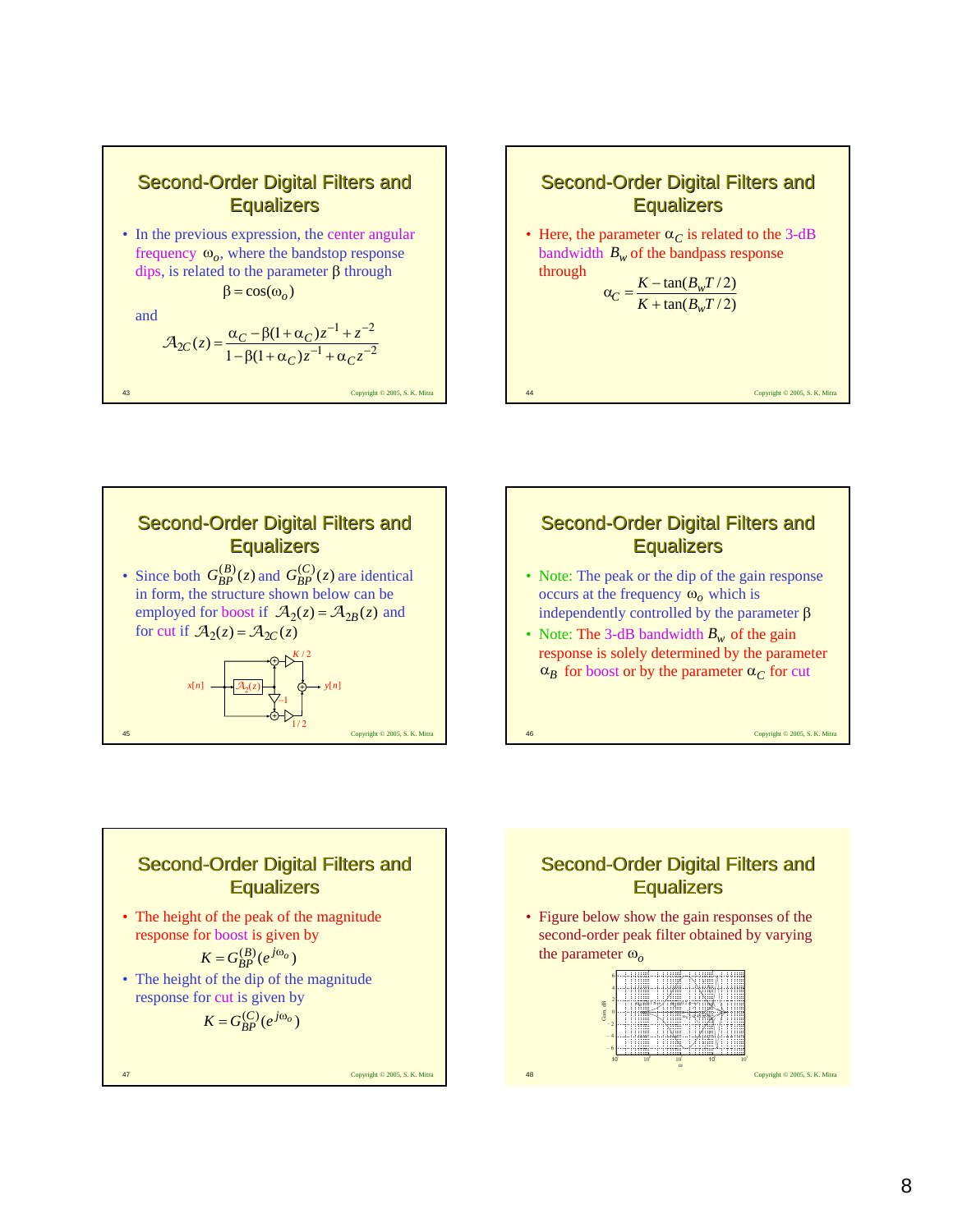#### Second-Order Digital Filters and **Equalizers**

• Figure below show the gain responses of the second-order peak filter obtained by varying the parameters  $K$  and  $B_w$ 











51 Copyright © 2005, S. K. Mitra

Normalized frequency

- We outline next a simple wavetable synthesisbased method for generating the sounds of plucked string instruments
- The basic idea behid the wavetable synthesis method is to store one period of a desired musical tone and peat it over and over again to generate a periodic signal



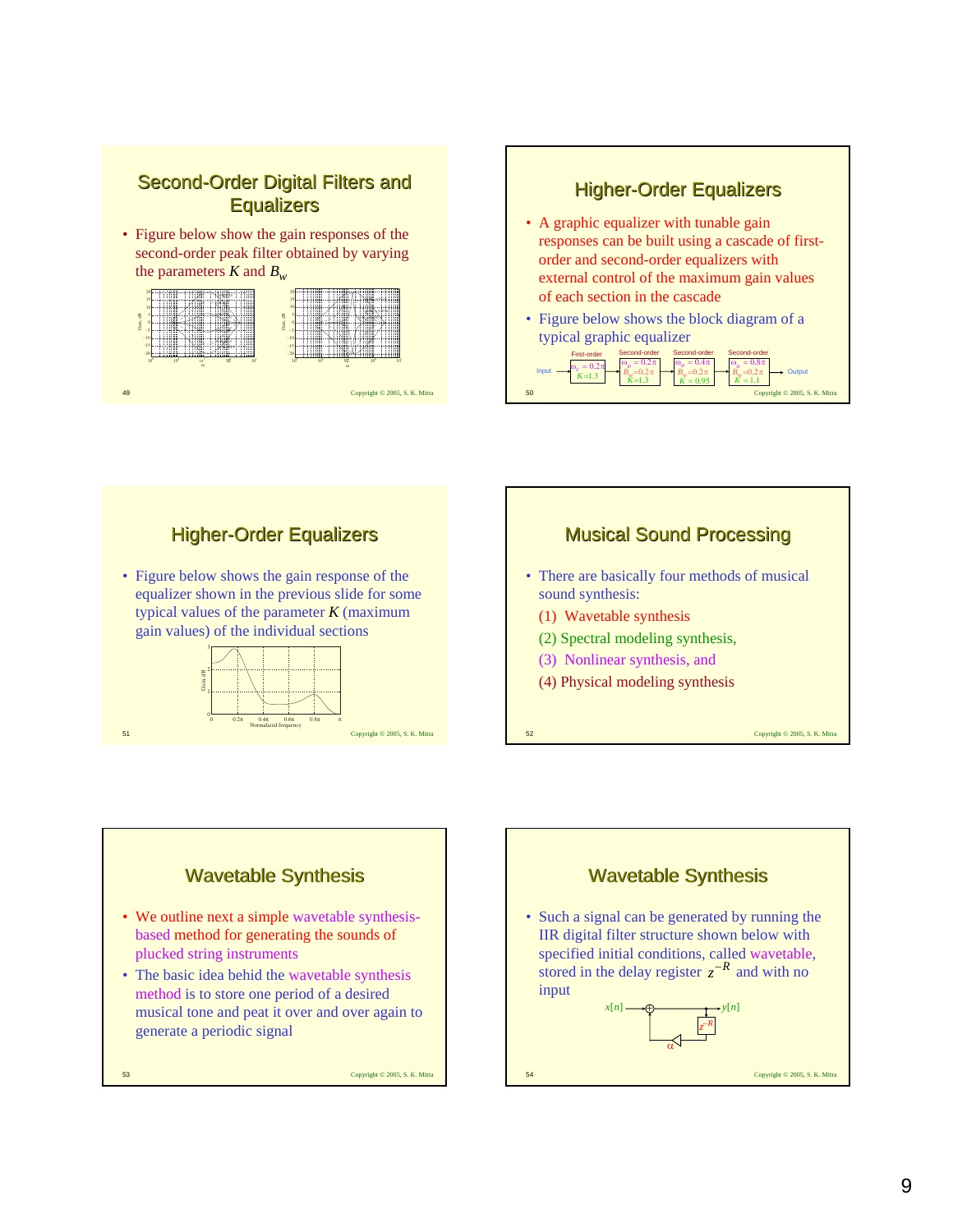









- The high-frequency components of the stored data get repeatedly lowpass filtered by *G*(*z*) as they circulate around the feedback loop of the plucked-string filter structure and decay faster than the low-frequency components
- Since the 2-point moving average filter has a group delay of  $\frac{1}{2}$  samples, the pitch period of the tone is  $R + \frac{1}{2}$

58 Copyright © 2005, S. K. Mitra





• It can be seen from the gain response given below that for  $R = 20$  and  $\alpha = 0.99$ , the resonance frequencies occur at frequencies very close to the expected values